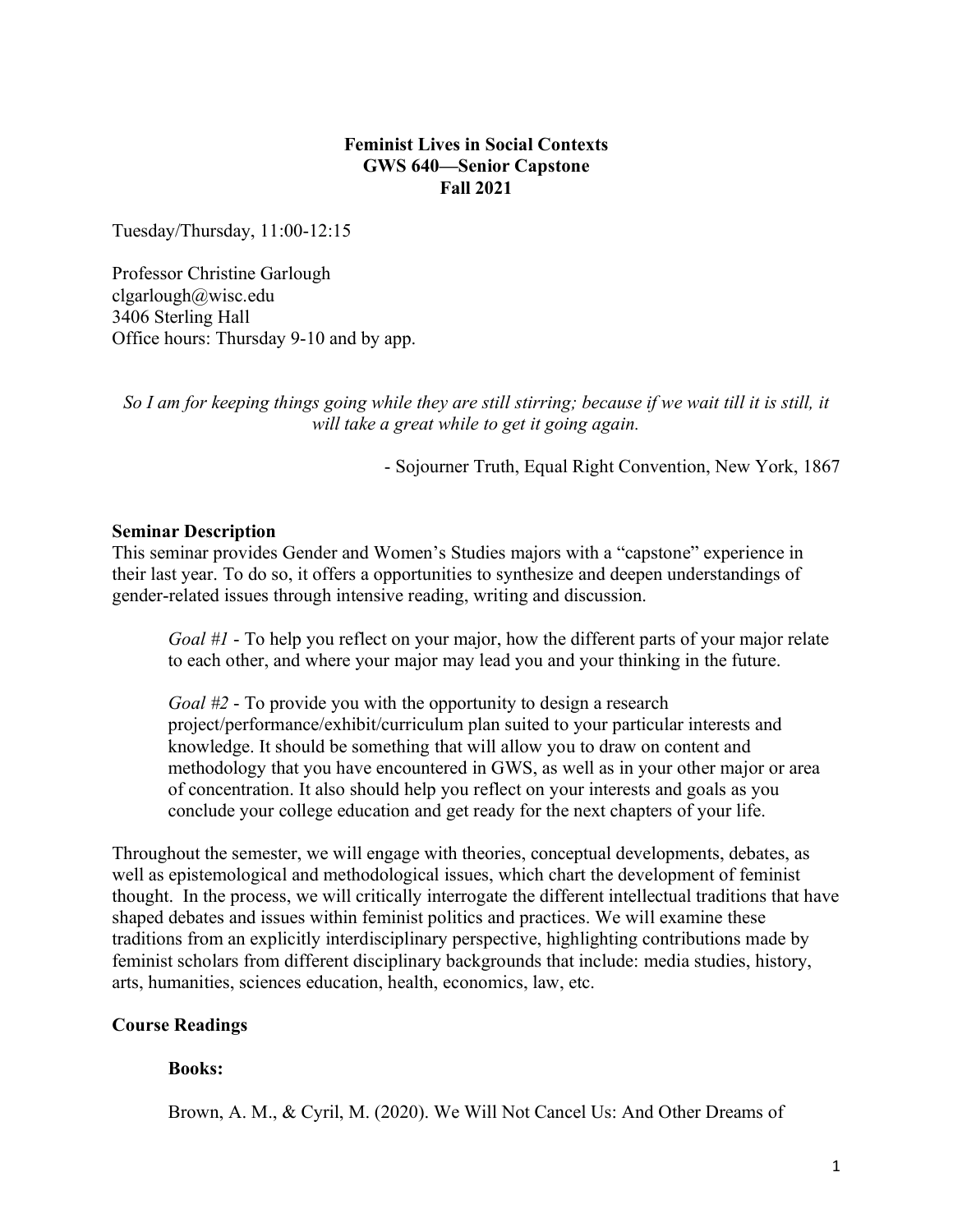Transformative Justice.

Fraser, N., Arruzza, C., & Bhattacharya, T. (2019). *Feminism for the 99%*. London: Verso.

Spade, D. (2020). *Mutual aid: Building solidarity during this crisis (and the next)*. Verso Books.

(Available at Room of One's Own Bookstore located on 315 Gorham Street, Madison WI  $-608.257.7888$ ).

**Canvas:** Downloadable course readings, from journal articles to book chapters.

## **Assignments and Evaluation**

**Individual Participation:** (100 points) Attendance and active participation is mandatory. You may miss seminar twice without it directly affecting your grade (save your absences for illness or emergency). You are expected to respond to course material, lecture content, and general class discussion. Please note that attendance and participation are not equivalent. These points are earned through your active engagement; not simply through perfunctory remarks made each class. To facilitate class discussion, you should read the class material for that lecture with questions in mind and come prepared to discuss them in class. If you are inclined to remain quiet in class discussions, please come to see me early in the semester. Together, we will formulate a plan that will help you to participate at increasing levels of comfort.

**Small Group Participation**: (100 points) Rather than simply considering theories or methodologies in the abstract, we often will examine their pragmatic value through small group activities held in discussion section. The purpose of these groups is four-fold. First, they provide an immediate means to discuss issues raised in lecture. Second, when groups share their insights with the rest of the class, it will facilitate the exchange of ideas. Third, these groups will provide another means through which students can experience aspects of persuasion, communication, and deliberation.

Each small group will be responsible for leading two class discussions on the weeks of their choice. In the week you lead discussion, you will be required to provide 5-7 discussion questions, a 3-5 slide powerpoint, as well as an activity or video clip to engage conversation. I would strongly urge students to meet with me ahead of class to go over their class plan and organization of the class period for the week they choose to lead the discussion.

**Reading Requirements: (**50 points) Any changes to the course will be communicated in class and through email notifications. It is your responsibility to check these notices on a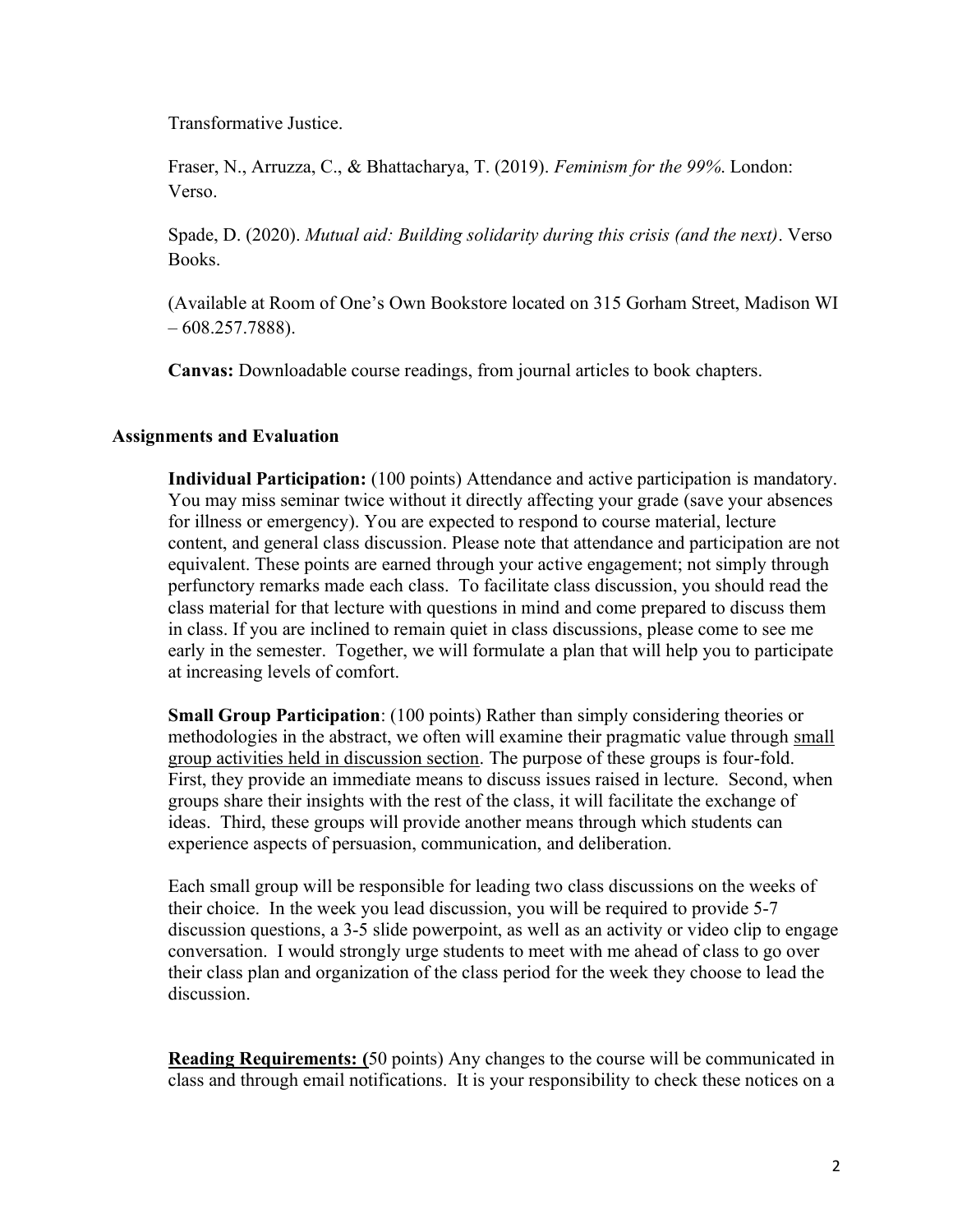regular basis. I expect students to have read the assigned material and come to class prepared to discuss the readings.

*Reading Responses:* Seven times over the course of the semester, students will compose a one-page, double spaced reading response that engages with the week's readings. On some occasions, I will post an issue or question and ask you to respond; while on other occasions, I will ask you to engage the readings in any way that you see fit. These exercises are designed to: 1) help focus your thinking about the readings; 2) give you practice in identifying and articulating the thesis of a book or article and describing briefly how that argument is developed; 3) encourage you to examine and analyze different forms of scholarly evidence; 4) ask you to identify and explore the larger conversation that these articles and books contribute to; and 5) enable you to engage and critique feminist scholarship in a variety of fields and disciplines.

These will not be graded but are due at the beginning of the class period.

## **One 3-4 page paper – choose ONE of the following options**: (100 points) due November 4.

1) memoir 2) auto-ethnography or ethnography 3) media analysis (film, TV, newspapers, social media etc.) 4) art/performance critique 5) historical/psychological analysis 6) quantitative analysis 7) multi-media time capsule 8) archive project

## **Final Paper/Performance/ Exhibit/Social Media Project/Curriculum guide:** (300

| points, due during the final exam time) |                                     |
|-----------------------------------------|-------------------------------------|
| Interest area and topic statement due   | due November 9 (ungraded and        |
| checked off)                            |                                     |
| Peer-review due                         | due December 7 (ungraded and        |
|                                         | checked off)                        |
| Oral presentation of project            | due last two class sessions         |
| Final product due                       | due during the scheduled final exam |
|                                         |                                     |

## **The "Adopt a Scholar" Program:** (50 points)

This semester you will have the opportunity to "adopt" a scholar. Throughout the coming weeks you will read at least two pieces of their work. These could be journal articles, book chapters, or whole books. You also should use your research skills to uncover background information about this scholar's academic, professional, and personal life. During discussion, you will be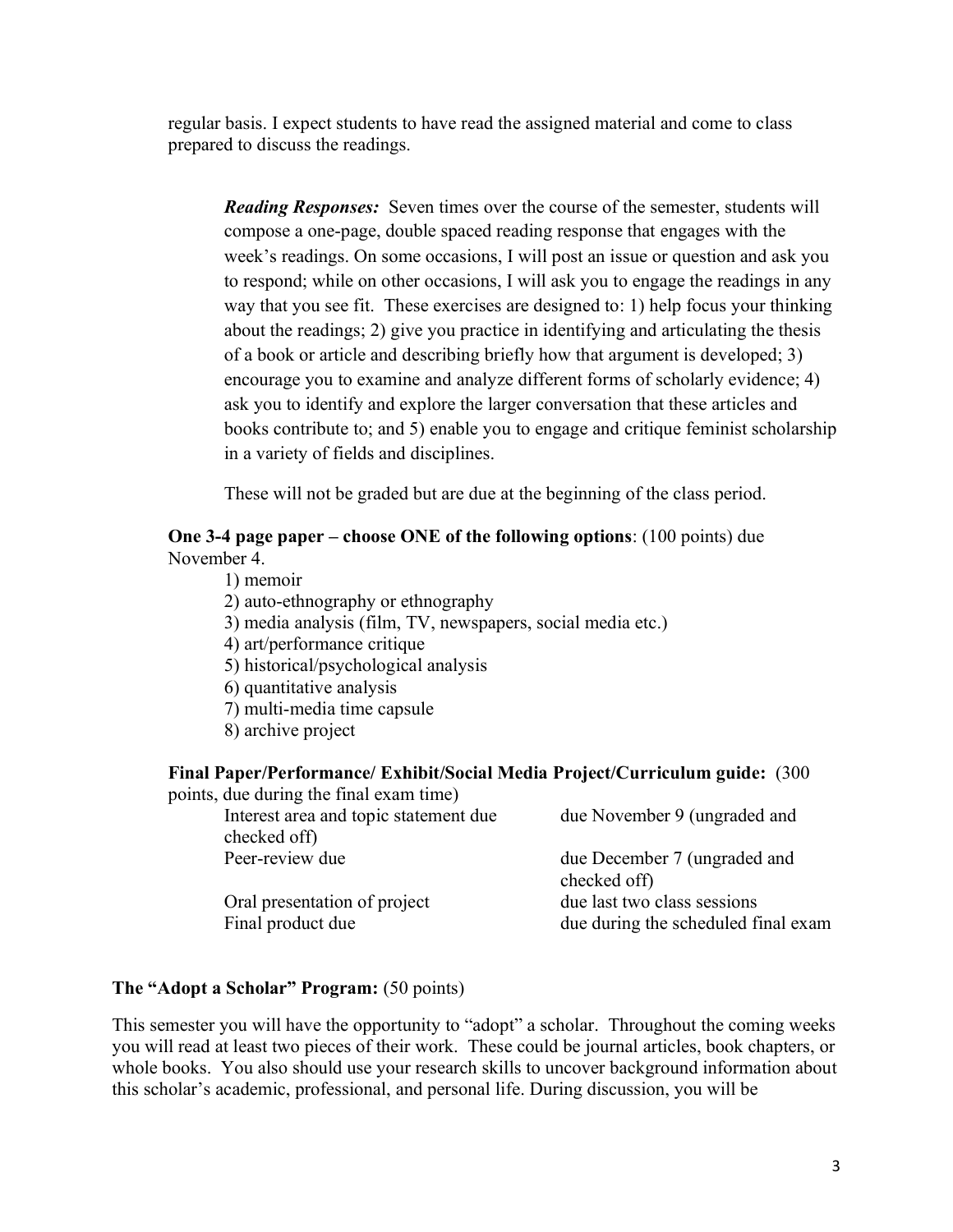responsible for bringing their voice into the classroom, contrasting their ideas against the primary reading. In short, you will become the class expert on that intellectual figure.

It is important to note that you do not have to like or agree with your adopted scholar, but it is wise to choose someone whom you find provocative. Here is a very short list of candidates please feel free to choose someone who is not on the list. Please discuss your choice with me as soon as possible.

| Chandra Mohanty             | Audre Lorde        |
|-----------------------------|--------------------|
| Jaspir Puar                 | Sara Ahmed         |
| Elizabeth Grosz             | Adrienne Rich      |
| Judith Butler               | bell hooks         |
| Gloria Anzaldua             | Virgina Woolf      |
| Nancy Fraser                | Dean Spade         |
| Sidonie Smith               | Gayatri Spivak     |
| Patricia Hill Collins       | Trinh Minh-ha      |
| Julia Kristeva              | Jack Halberstam    |
| Luce Irigaray               | Judith Butler      |
| Donna Harway                | Drucilla Cornell   |
| Helene Cixous               | Kimberle Crenshaw  |
| Lauren Berlant              | Talia Mae Bettcher |
| Hannah Arendt               | Eve Sedgwick       |
| Patricia Hill Collins       | Angela Davis       |
| Simone de Beauvior          | Kumari Jayawardena |
| Seyla Benhabib              | Richa Nagar        |
| <b>Anne Fausto-Sterling</b> | Susan Stryker      |

### **Final Grades**

Final grades will be determined according to the following official UW grading scale:

A 93-100

AB 88-92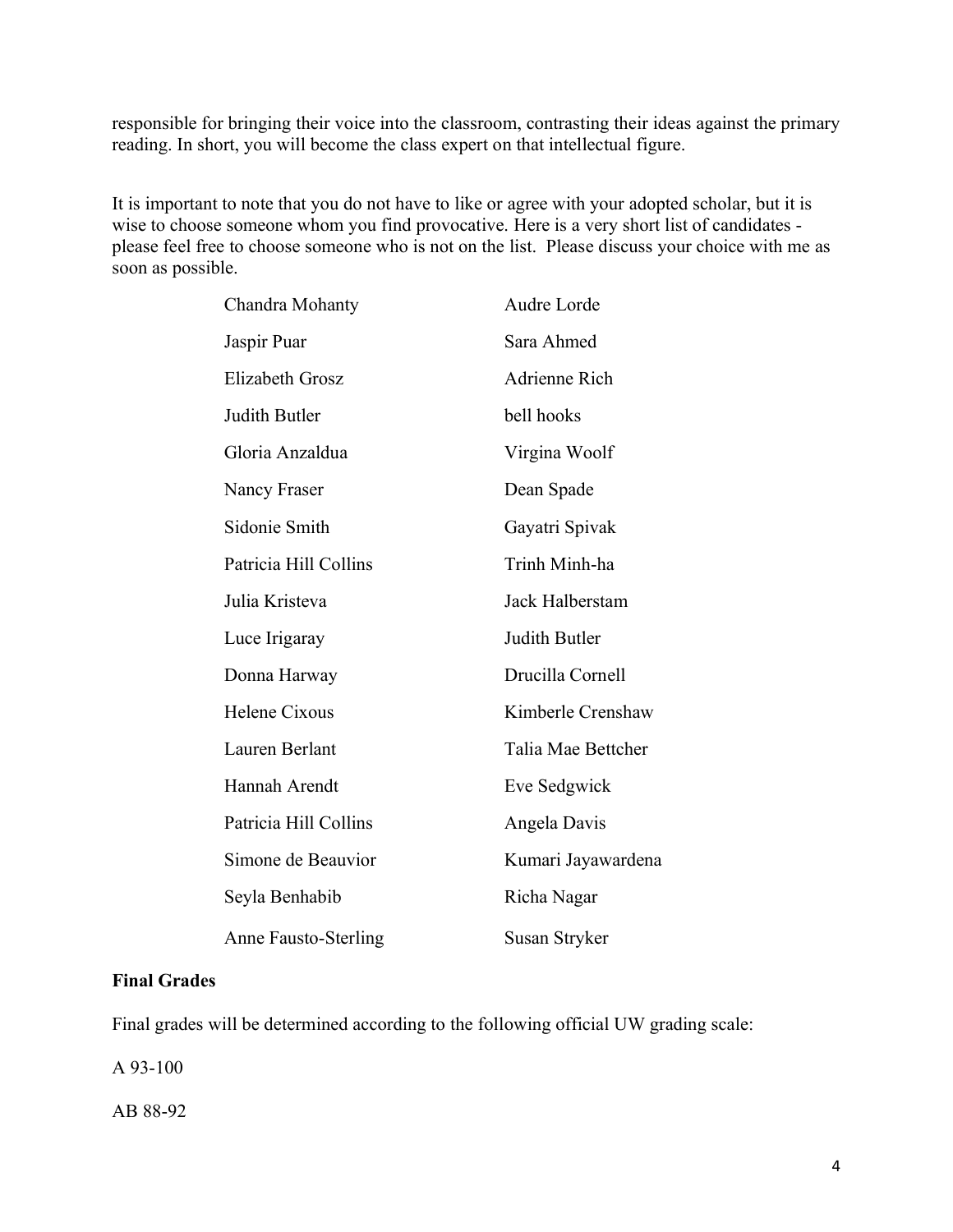B 83-87<sup>[1]</sup> BC 78-82 C 70-77 D 60-69 F below 60

If you have questions about a discussion section or grade, speak first to your TA. If the question is not resolved, speak to the professor (me). If the question is still not resolved, speak with the Gender & Women's Studies Chair, Judy Houck. She will attempt to resolve the issue informally and inform you of the Appeals Procedures if no resolution is reached informally.

# **Good Things To Know**

*Attendance Policy:* Attendance matters a great deal.

*Lecture:* Attendance in lecture is important for success.

One of the skills we will work to develop this semester in sections is respectful and active discussion. To be successful you should the following:

• Bring your readings and notes to section.

• Be ready to engage with the readings and your classmates. This involves being both an active listener and contributor to your section. Make your point succinctly. Allow others an opportunity to add to the discussion.

• Be respectful of the differing perspectives your student colleagues may hold. They will offer you the same respect.

• Ask for clarification of any term or point you do not understand or are unfamiliar with.

• Remember that discussion is meant to expand each other's understandings; but not necessarily to convince others to our own point of view.

- Be willing to change your mind.
- $\mathcal{E}^{\text{TT}}_{\text{SEP}}$  Acknowledge that one remark may be understood multiple ways.
- $\frac{f_1 f_2}{f_2}$  When you disagree with others, be specific, support it with evidence and do not be "disagreeable" in ways that diminish the learning environment.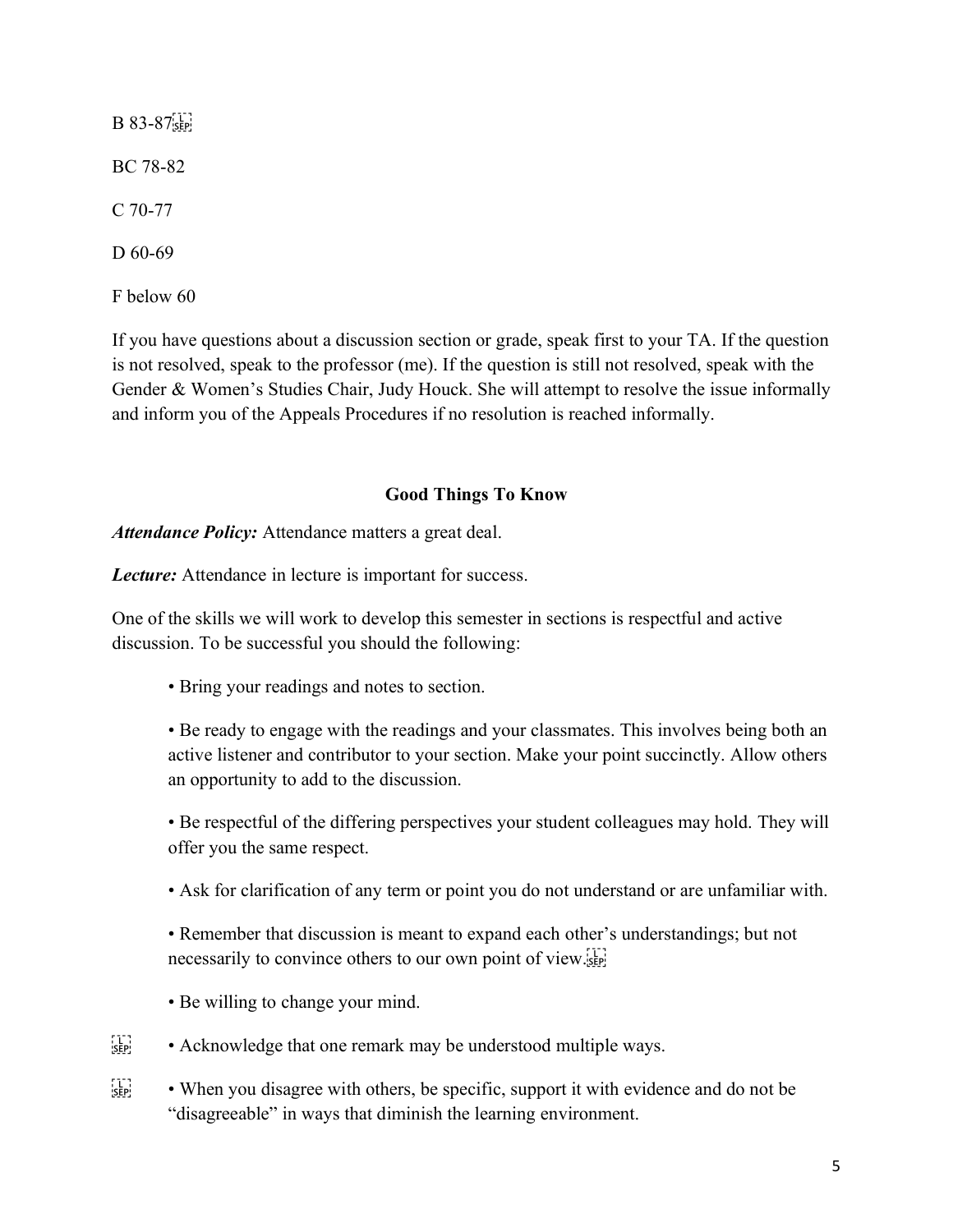*Lecture Etiquette & Electronic Devices:* Arrive on time and turn off your cell phone unless directed otherwise. Texting or talking on your phone or other handheld device is a distraction to the students around you, and to me. Do not text or talk on your device in class.

*Help*: This course may require you to think and write in ways that are unfamiliar to you. I encourage you to utilize my office hours to talk about assignments. Also, I encourage all students to use the Writing Center resources.

*Illnesses and Other Personal Emergencies*: If you experience an unavoidable personal situation that prevents you from completing work on time, you must take responsibility for informing me prior to the date the work is due. A failure to contact me prior to the due date will result in the application of the late assignment policy described above. Extensions will be granted for substantiated emergencies.

*Religious Holidays:* If you plan to miss class for religious holidays, state in writing the days you will be absent and submit that information to me by the third week of class.

*Incompletes*: As per University policy, incompletes are reserved for students who are earning a passing grade, but are unable to complete the course due to illness or conditions beyond the control of the student.

*Academic Misconduct*: Students sometimes take desperate measures to complete a paper, especially if they feel overwhelmed by the demands of an assignment. Please do not do this. Instances of academic misconduct will be penalized to the fullest extent in all cases. If you find yourself unable to complete an assignment and considering acts such as plagiarism, please seek help with the assignment.

*Course Website:* I will use Canvas to post Power Point slides from lectures (posted either just before lecture or after the lecture) and handouts distributed in class in case you miss class, including paper writing guidelines and exam review sheets. Power Point slides are posted as an aid to you, but are NOT A SUBSTITUTE FOR LECTURE. NOT ALL OF THE IMPORTANT INFORMATION WILL BE ON THESE. ATTENDANCE AT LECTURE IS VITALLY IMPORTANT FOR DOING WELL ON EXAMS. Links of interest are also posted.

*Writing Center*: For additional help with papers, visit the Writing Center at any stage during the writing process. Stop by 6171 Helen C. White, call for an appointment (263-1992), or consult the Center's resources online at [www.wisc.edu/writing/.](http://www.wisc.edu/writing/)

*Communication:* We are here to help you succeed in this course. The best way to reach is by email. In all emails, please be courteous and address me by my name, e.g. Dear "Professor Garlough." ("Hey you" is not polite or appropriate.) Over the weekends, it may be 48 hours until I respond.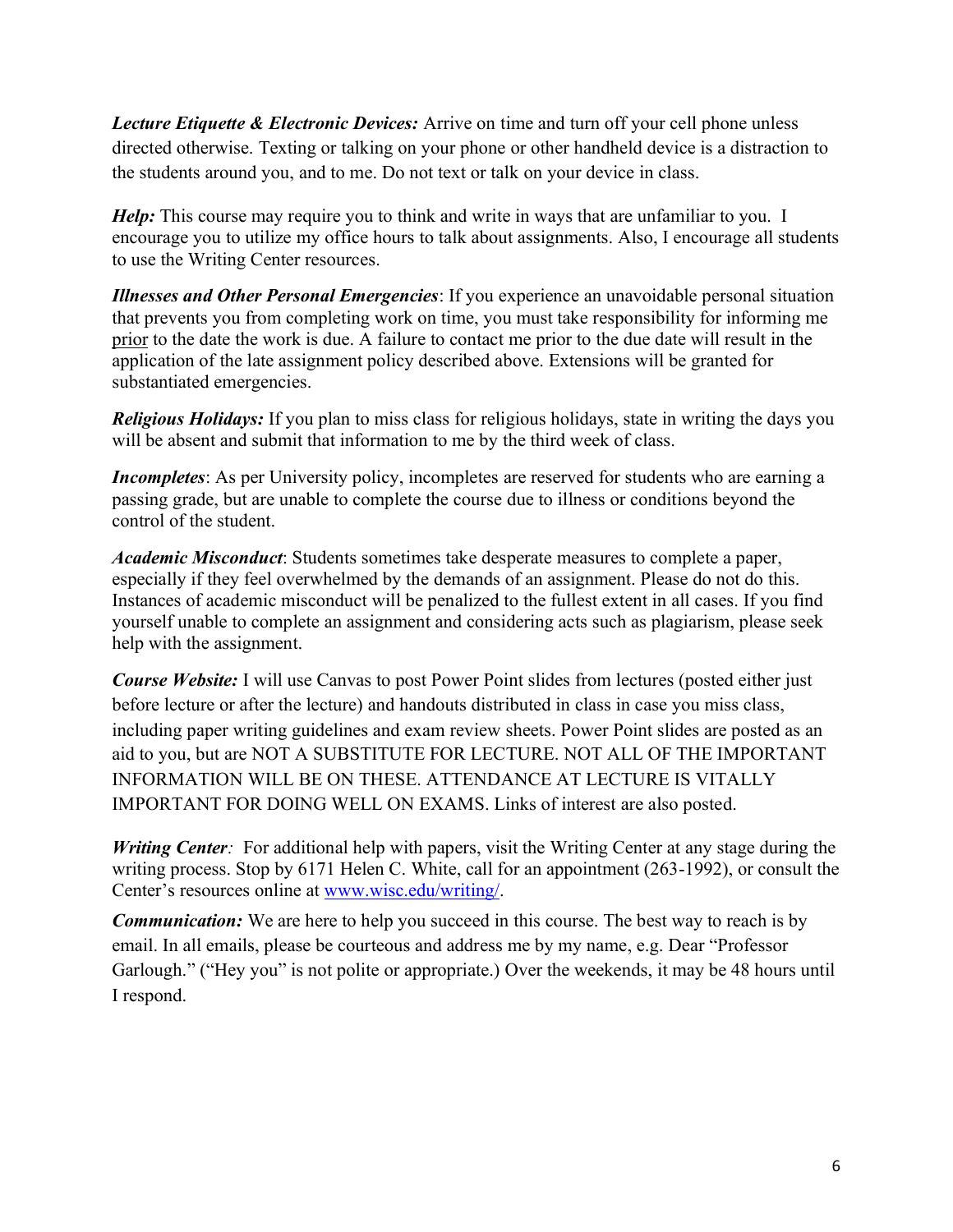### **Course Schedule**

- Week 1 (9/9) **Introductions**. Setting learning-goals & expectations for the semester. What does feminist or queer pedagogy suggest about teaching, learning institutions, and knowledge as democratic concepts? In what ways does feminist or queer pedagogy place the responsibility for learning on the students? What does it mean to construct a learning community?
- Week 2 (9/14 &16) **History of the field of GWS**. Questions to broach: Is GWS a new discipline? What is the relationship between Gender Studies and Women's Studies? What are key topics and questions in GWS? How did GWS at UW Madison develop?

\*Yom Kippur – please let me know if you will celebrating this religious holiday.

#### *Tuesday Readings:*

Lorde, "The Master's Tools Will Never Dismantle the Master's House." pp. 49-51.

Crispin, "Where We Go From Here." pp. 147-151

Pryse, "Critical Interdisciplinarity: women's Studies and Cross-Cultural Insight." pp. 1-22.

#### *Thursday Readings:*

Beoku-Betts, J., & Njambi, W. N. "African Feminist Scholars in Women's Studies:" Negotiating Spaces of Dislocation and Transformation in the Study of Women." pp. 113-132.

Dölling, I., & Hark, S. "She who speaks shadow speaks truth: Transdisciplinarity in women's and gender studies." pp. 1195-98.

Keegan, C. M. "Getting disciplined: What's trans\* about queer studies now?" pp. 384-387.

#### Week 3 (9/21 & 23) **Can We Speak Together Through and With Difficulty?**

Brown, A. M., & Cyril, M. *We Will Not Cancel Us: And Other Dreams of Transformative Justice.*

*Tuesday Reading:* pp. 1-31

*Thursday Reading:* pp. 33-77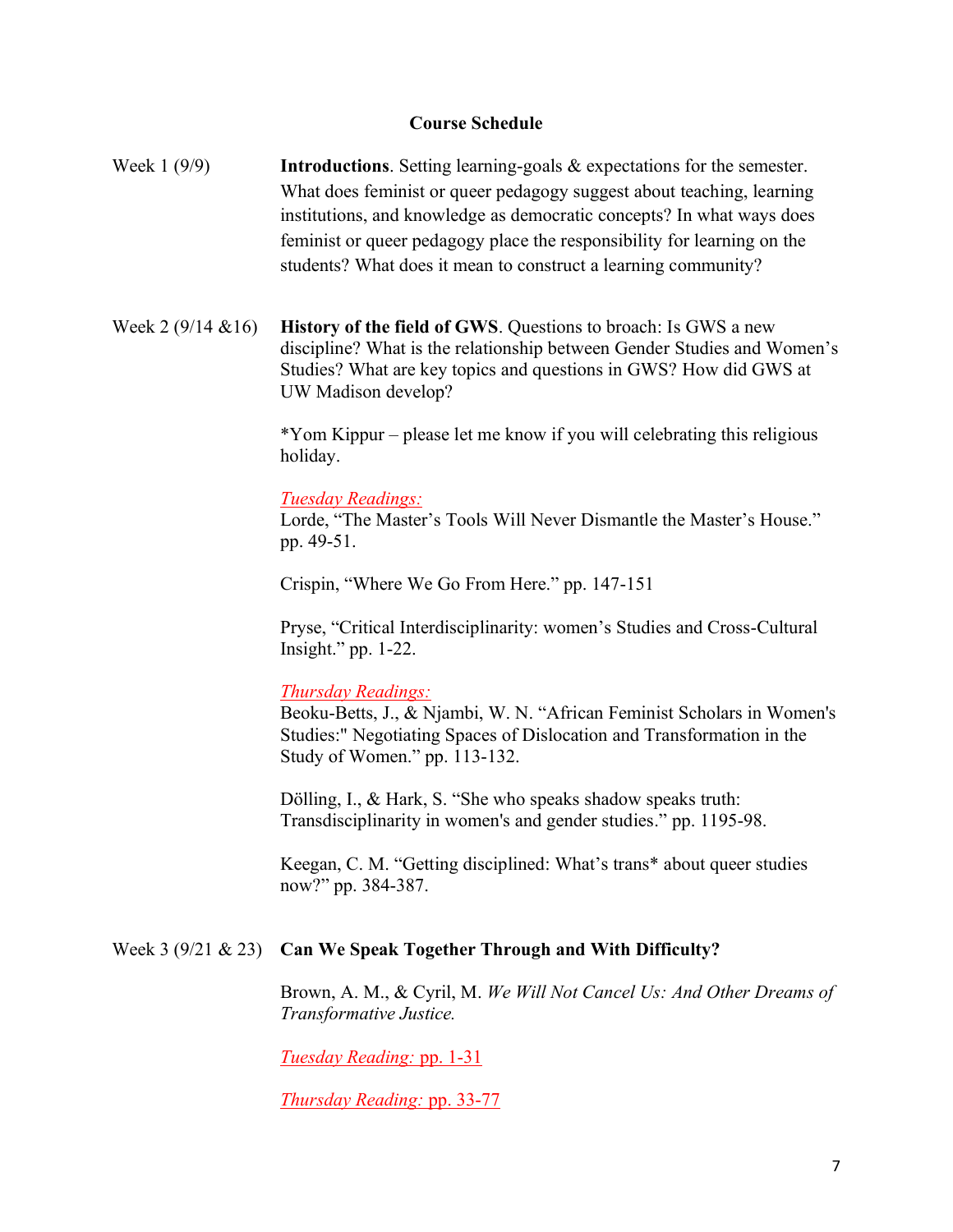Week 4 (9/28 & 30) **Femininst/LGBTQI+ Lives in Social Context: Autobiography, Ethnography and Lifewriting** Questions to broach: What constitutes a feminist/LGBTQI+ life? Life-writing? Autobiographical performance? How are larger social contexts reflected in individual life narratives?

> *Tuesday Readings:* Hemmings, "Why Stories Matter." pp. 1-31.

*Thursday Readings:* Enke, "Translation." pp. 241-244.

Stanley, "Moments of Writing." pp. 58-65.

Biswas and Guin, "An Assertion of Feminist Life-Writing." pp. 81-90.

### Week 5 (10/5 & 7) **Rhetoric in the Public Sphere**

What is rhetoric? What tactics and strategies have activists used to communicate with others? What are the obstacles that groups face in their struggle to achieve social change? Must groups achieve social, political, and economic rights in order to achieve equality? Should groups work within the system to create change or work from outside in order to force a desired change? What concepts are currently being interrogated in the public sphere: safe space, care, consent, race, ethnicity, disability, feminist, queer?

Fraser, N., Arruzza, C., & Bhattacharya, T. *Feminism for the 99%*. London: Verso.

*Tuesday Reading:* pp. 1-33

*Thursday Reading:* pp 33-57

Week 6 (10/12 & 14) **Feminist and LGBTQ Leadership and Organization -** The ethics of working in communities and community projects, emphasizing understandings of activism, communities, globalization, multiculturalism, and the politics of institutions, agencies, and organizations.

> Spade, D. (2020). *Mutual aid: Building solidarity during this crisis (and the next)*. Verso Books.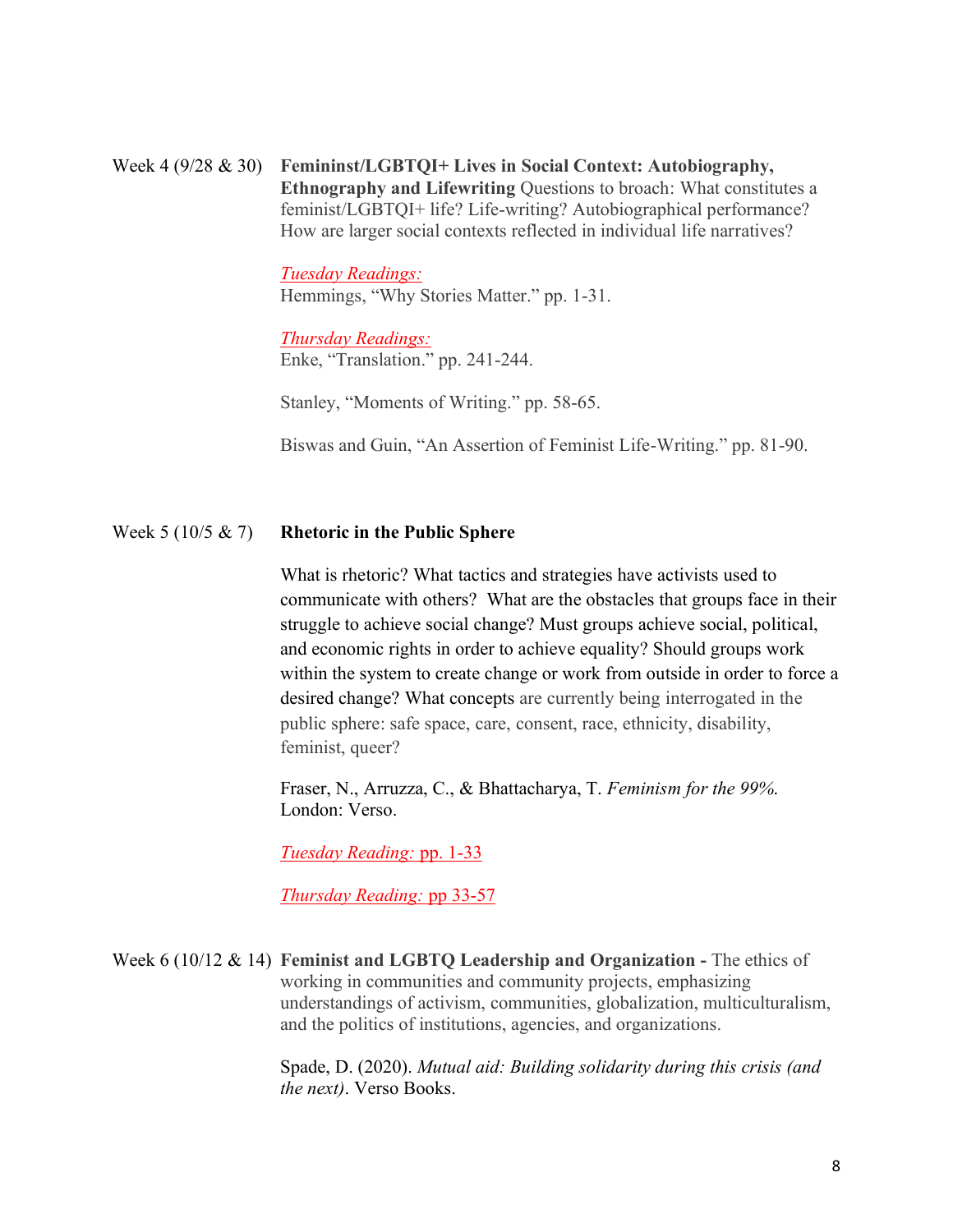*Tuesday Reading:* pp. 1-30

*Thursday Reading:* pp. 107-141

Week 7 (10/19 & 21) **Violence, Witnessing, Social Justice and Care,**

In what ways might "care" be a valid alternative to the concept of "justice" in liberal human rights theory? What is the relevance of care ethics to global feminist research? What are the benefits and limitations of witnessing/testimony? What are the ethical responsibilities?

### *Tuesday Readings:*

Held, The Ethics of Care, "Care and Justice in a Global Context." pp. 154- 168.

Tronto, "Care." pp. 101-124.

*Tuesday Readings:*

Sevenhuijsen, "The Morality of Feminism." pp. 36-68.

Week 8 (10/26 & 28) **Feminism and Gender in Media –** What is covered? What is not? How is it covered? Why? And how should we address the issue of "fake news" in our current context?

> *Tuesday Readings:* Beck, "The 'F' Word: How the Media Frame Feminism." pp. 139-153.

> Lind and Salo, "The Framing of Feminists and Feminism in News and Public Affairs." pp. 211-225.

*Thursday Reading:*

McInroy, Lauren B., and Shelley L. Craig. "Transgender representation in offline and online media: LGBTQ youth perspectives." pp. 606-616.

\*Bring your own examples of news articles into class for discussion.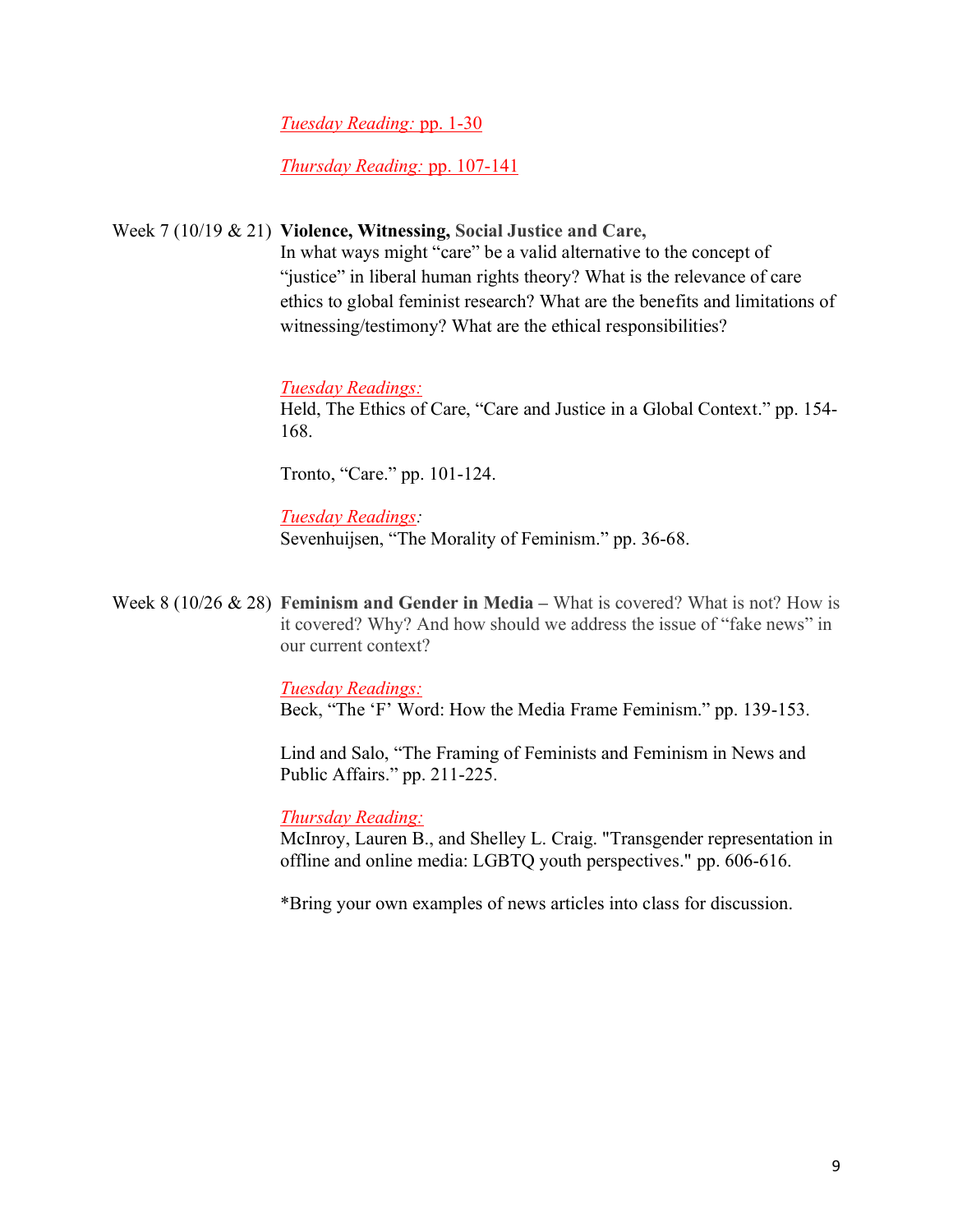### Week 9 (11/2 & 4) **GWS Research -**

What is research? What makes it feminist or queer? Who can do feminist or queer research? Are there feminist or queer ways of doing research? How do these questions relate to issues of responsibility, accountability, activism, stakeholders, intersectionality and interdisciplinarity?

\*Diwali – please let me know if you will celebrating this religious holiday.

#### *Tuesday Readings:*

Acker and Esseveld, "Objectivity and Truth: Problems in Doing Feminist Research." pp. 423-435.

Bizzell, "Feminist Methods of Research." pp. 5-16.

#### *Thursday Readings:*

Adams, Tony E., and Stacy Holman Jones. "Telling stories: Reflexivity, queer theory, and autoethnography." Cultural Studies? Critical Methodologies 11.2 (2011): pp. 108-116.

Hammers and Brown, "Toward a Feminist-Queer Alliance: A Paradigmatic Shift in the Research Process."

### Week 10 (11/9 & 11) **Education and GWS Pedagogy**

Friere, *Pedagogy of the Oppressed*

*Tuesday Reading:* pp. 43-70.

*Thursday Readings:* pp. 167-183.

### Week 11 (11/16 & 18) **The Politics of Memory: Archiving Feminist and LGBTQ Issues**

*Tuesday Readings:*

Caswell, "From Human Rights to Feminist Ethics: Radical Empathy in the Archives." pp. 23-43.

Gieseking, "Useful In/stability: The Dialectical Production of the Social and Spatial Lesbian Herstory Archives." pp. 1-14.

*Thursday Readings:*

Gutterman, "Out.History.org: An Experiment in LGBTQ Community-Making." pp. 96-109,